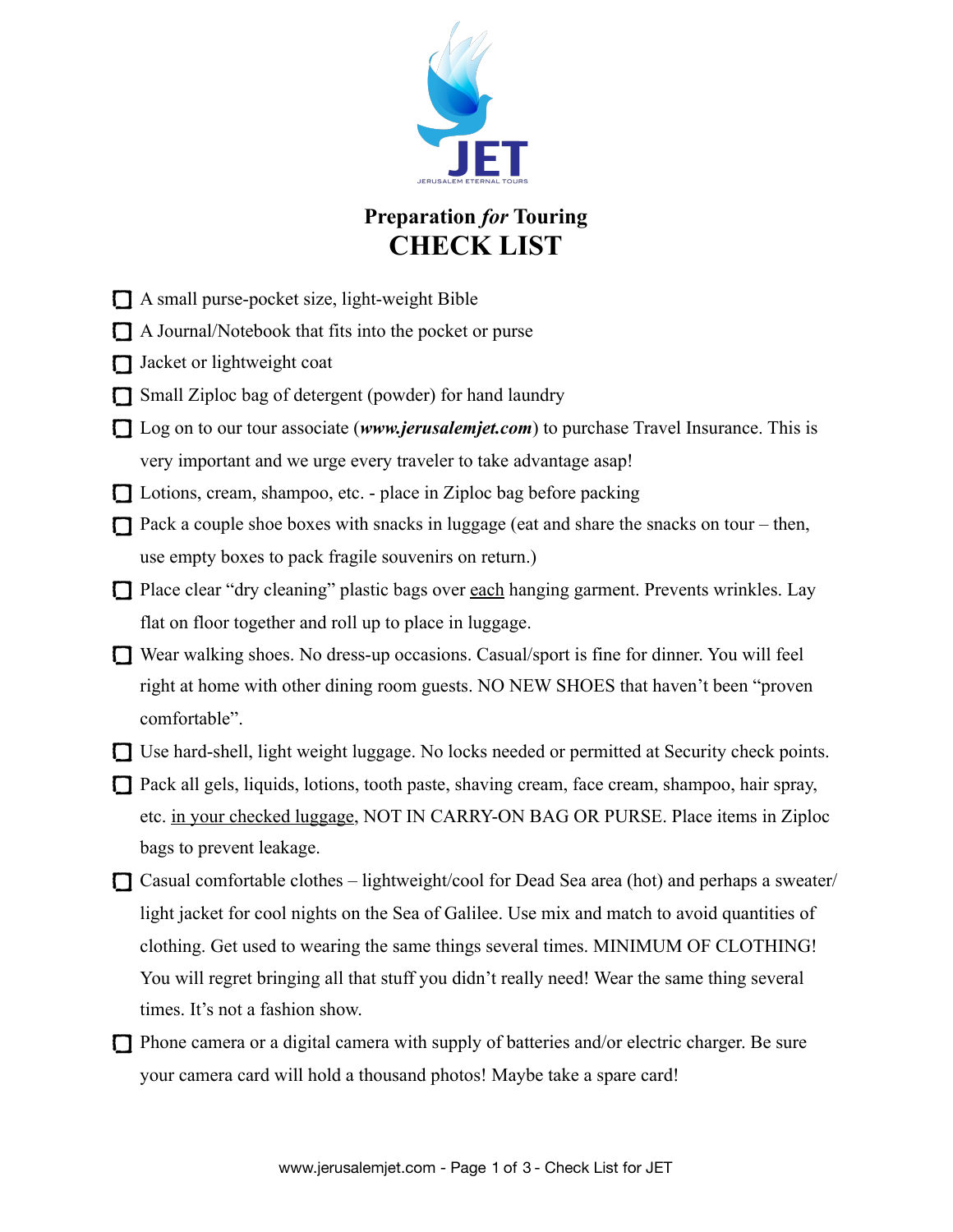- $\Box$  Take \$100 in \$1 bills for those "One dalla moments" like a bottle of water or a pack of postcards.
- Wash cloths/face cloths are not provided in most hotels. Take cheap throwaways. A ten-pack from the Dollar store will do.
- DO NOT TAKE LARGE AMOUNTS OF CASH. Use Debit or Credit Cards. A few \$20s is good along with 50 \$1 bills. There will be no need to exchange your money. US\$ are welcome. Cash cards from AAA or American Express work well but the merchants love cash.
- A supply of Imodium, Advil/Tylenol, small tube of Polysporin or Cortisone cream and bandaids. If you don't need them, some else may need them.
- Carry on bag ! Do not over pack it. Leave lots of empty space for your souvenirs. Be sure it will fit in the overhead bin of the airplane. A spinner with 4 wheels is the easiest to manage. Be sure the bag is light weight before you pack it! And, be sure it has wheels for the long walks in the concourses at the airports.
- Two personal items may be carried on the plane. For ladies, a purse and the carry-on luggage. For men, a carry-on piece and a personal piece like a computer case or backpack.
- $\Box$  Strong luggage tags with your name and address attached to the main handle of your luggage and carry-on. We will provide color coded markers in order to quickly identify our luggage on conveyor belts in the airports.
- Waist purse ! An absolute necessity! Men must not carry money and passport in pockets. All persons should wear a waist purse that fits neatly in front, right over your belly button – and under your shirt/blouse/sweater. Pick-pockets will be challenged to find your valuables  $\&$ money if you follow this advice.
- $\Box$  If you like a cup of tea or coffee first thing in the morning, take tea bags, Splenda, a plastic spoon and mug, and for the coffee drinkers, buy the "coffee bags" (they are just like tea bags, except they have ground coffee in them. Take a small container of Coffee Mate or the individual packets.
- $\Box$  Electric gadget to place into mug and heat water. Can be bought at travel & luggage stores. It is a simple cord with an element on the end that you place into the cup of water and –wa la- it heats it up!
- PAY ATTENTION HERE! There is a difference between an electric converter and an adapter. A CONVERTER CONVERTS THE 220 TO 110. The ADAPTER simply adapts the plug to